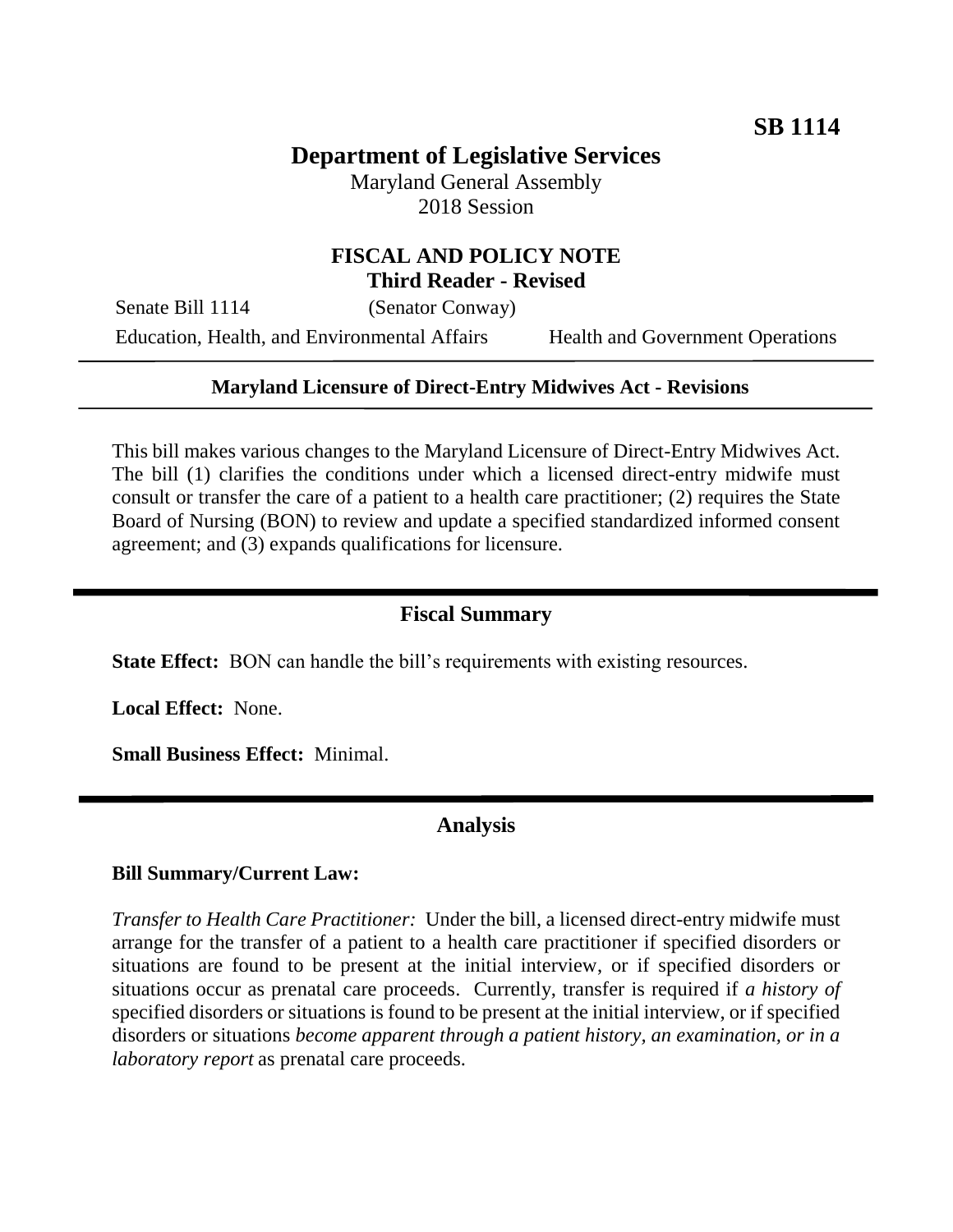Under the bill, a licensed direct-entry midwife may not assume or continue to care for a patient if the patient shows signs of primary genital herpes simplex virus infection during the third trimester or active genital herpes lesions at the time of labor. Currently, a licensed direct-entry midwife may not assume or continue to care for a patient if the patient shows signs of herpes simplex virus, primary genital infection during pregnancy, or active genital lesions at the time of delivery.

*Consultation with Health Care Practitioner:* Under the bill, a licensed direct-entry midwife must consult with a health care practitioner if a patient presents with active genital herpes lesions during pregnancy. Currently, consultation is required if a patient presents with herpes simplex virus, primary infection, or active infection at time of delivery.

*Home Birth in Prohibited Situations:* A licensed direct-entry midwife must transfer care of the patient to *an appropriate*, rather than *a*, health care practitioner, in the event that a patient chooses to give birth at home in a situation prohibited by current law or in which a licensed direct-entry midwife recommends transfer.

On arrival at the hospital, the licensed direct-entry midwife must provide to the accepting health care *practitioner*, rather than *team*, a verbal summary of the care provided to the patient by the licensed direct-entry midwife.

*Standardized Informed Consent Agreement:* BON is newly required to review and update as necessary the informed consent agreement at least every four years. Currently, BON is only required to *develop* the agreement in consultation with stakeholders.

*Qualifications for License:* Completion of the North American Registry of Midwives (NARM) Midwifery Bridge Certificate Program may satisfy a specified education requirement for licensure.

**Background:** Chapter 393 of 2015 established the Direct-Entry Midwifery Advisory Committee within BON and procedures for obtaining and renewing a license to practice direct-entry midwifery. BON advises that as of February 2018, 15 direct-entry midwives are licensed to practice in the State.

*Midwifery Bridge Certificate Program:* NARM awards the Midwifery Bridge Certificate to certified professional midwives upon the completion of 50 hours of accredited and approved continuing education within the five-year period prior to application. The list of approved continuing education courses is maintained by NARM and periodically evaluated and updated.